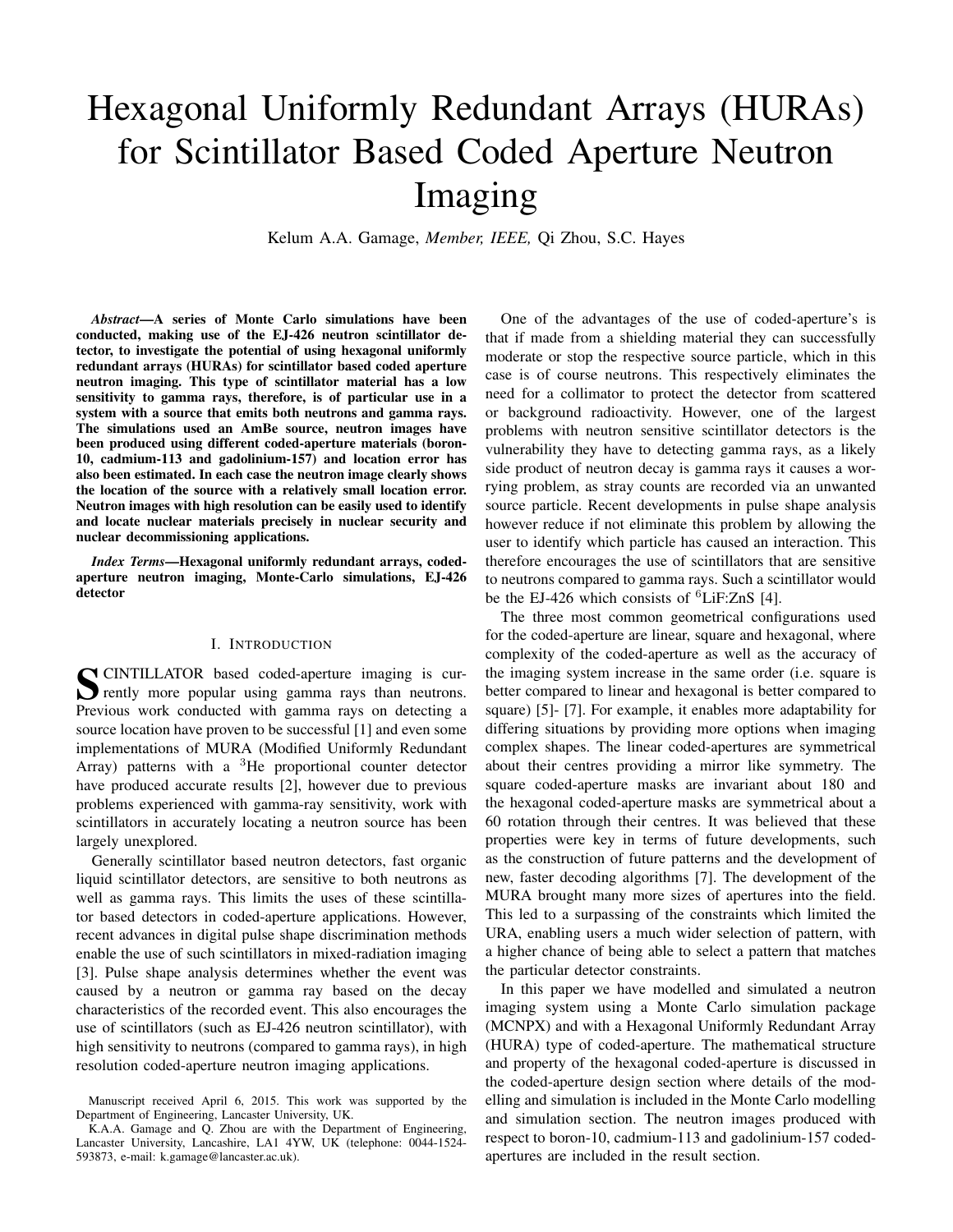

Fig. 1. (a) Infinite hexagonal grid with a hexagonal lattice array of 37 elements; (b) relative status of each cell in the hexagonal lattice array, where white area indicates the cell is open and black area indicates the cell is closed.

### II. CODED APERTURE DESIGN

The modified Uniformly Redundant Array (MURA) pattern, decoding pattern and general layout of simulating system are the key designing components of the scintillator based codedaperture neutron imaging system. In order to develop the MURA pattern it is necessary to evaluate several equations, which dictate the open and closed sections of a typical two dimensional coded-aperture binary array. It is therefore important that the design of the MURA pattern is of sufficient quality to enable the encoding of the source data before interaction in the detector. The MURA also moderates the neutrons of the system.

In this work, a hexagonal coded-aperture has been considered to improve the accuracy of the proposed neutron imaging system. The design of the hexagonal coded-aperture completed with use of the Skew-Hadamard URA construction concept as well as considering the symmetrical nature (60 rotation through their centres) of the hexagonal URA  $[8]$ . Figure  $1(a)$ shows infinite hexagonal grid with a hexagonal lattice of 37 element array. The hexagonal pattern is similar with respect to 60 degree rotation around its central element. The central element is always 0 in the hexagonal modified uniformly redundant array, where all cell numbers in a diagonal line increase from the top to the bottom. These cell numbers are cyclic, for example when the cell number reaches the maximum number (36 for the case of 37 element array), the next cell number set to 0. The state of each cell in the hexagonal lattice in terms of whether the cell is open or closed can be represented as shown in Fig. 1(b) based on linear modified uniform redundant encoding array [7].

As the MURA has the function of encoding the source data for detection, it is necessary that once the data is recorded by the detector a decoding technique is performed. This should allow recovery of the original source information. With MURA patterns the development of the decoding array is made relatively simple. For any given size of MURA, there is a individual decoding pattern that can be found by applying a series of equations to the respective MURA design [7]. The corresponding decoding array for the hexagonal lattice is also similar to the case of linear modified uniform redundant decoding array [7], where it can be represented as shown in

Fig. 2, for example "+ represented "+1 in the decoding array and "- represented "-1 in the decoding array.



Fig. 2. The corresponding decoding array for the hexagonal lattice

### III. MONTE CARLO MODELLING AND SIMULATION

A neutron imaging system, that utilises a hexagonal geometry modified uniformly redundant array for the coded-aperture, has been modelled and tested using MCNPX. The design of the more complex geometries was done with MCAM software, a program that allows conversion between CAD drawings and MCNPX code. As shown in Fig. 3, a neutron source, a codedaperture and a scintillator were simulated using MCNPX.

In this study the coded-aperture was modelled for three different materials namely: boron-10, cadmium-113 and gadolinium-157, and each case the simulations have been conducted making use of EJ-426 neutron scintillator detector. In total there were 127 cells in the 37 element hexagonal lattice; 60 cells were open cells and 67 were closed cells (i.e. 47.24 % aperture element is transparent to the incident radiation), where dimension of each side of the hexagonal cell was 5 mm. It is also important that the scintillator detector is position sensitive, in that during the convolution process the point at which each neutron has interacted is needed to obtain the original source information. Therefore, the scintillator was also modelled with 127 cells with equal dimensions, with a thickness of 25 mm separated from the coded-aperture by a distance of 5 cm. The source was modelled as an AmBe point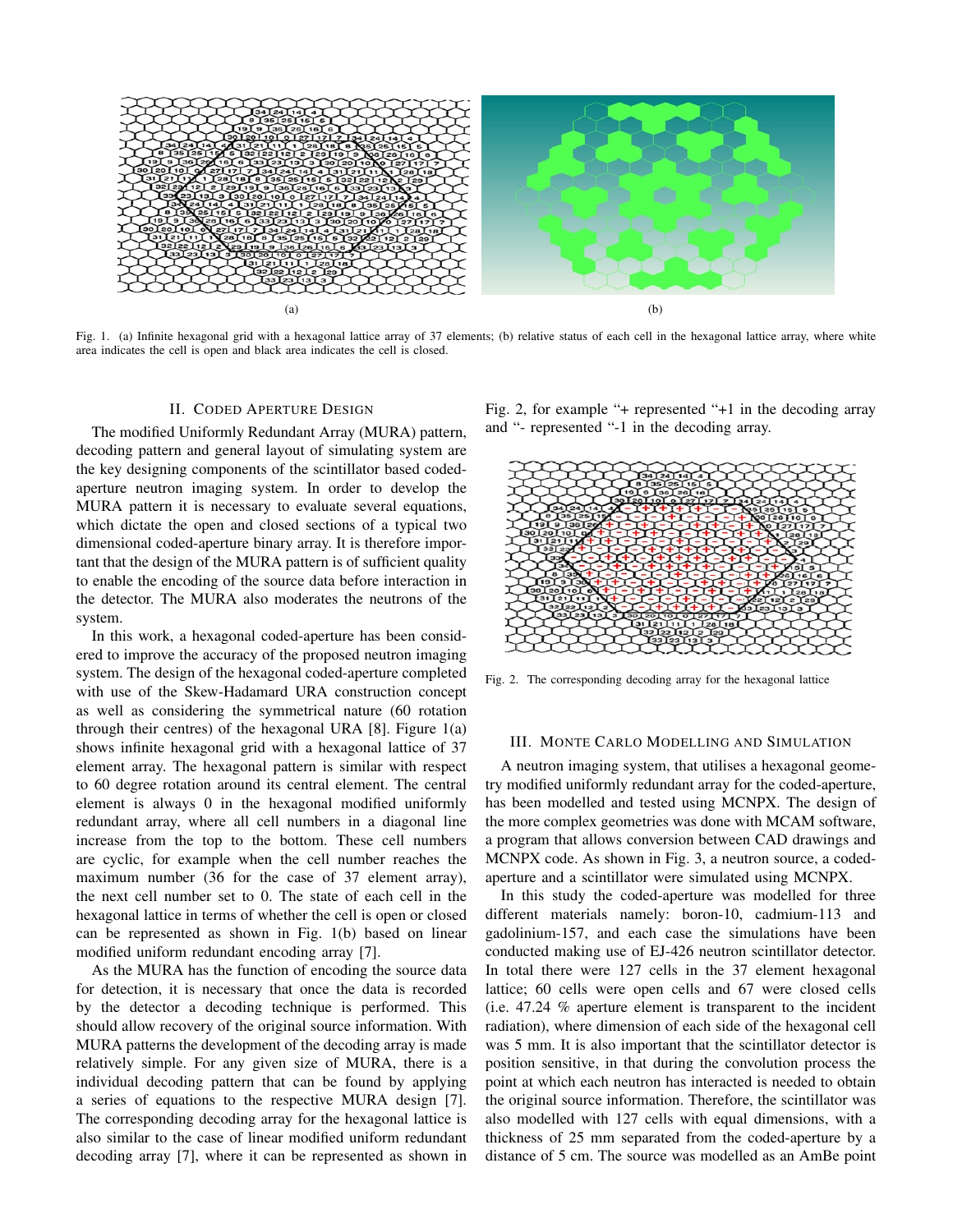source, where it placed 10 cm away from the center point of the coded aperture as shown in Fig. 3 (where each MCNPX simulation run comprised 10 million particle histories using a computer with Windows 7 edition and with 4 GB RAM). The individual cells of the MURA all aligned perfectly (with the corresponding cells in the scintillator) and then perform the simulations setting a tally to score the number of neutrons interacting in each particular cell. This is then printed as a result in the output file.



Fig. 3. Illustration of the simulation model with the coded-aperture, scintillator and the neutron source.

## $\overline{c}$  $Z$  (cm)  $\Omega$  $-2$  $-2$  $\overline{0}$  $Y$  (cm) (a) aperture type: boron-10  $\overline{c}$  $Z$  (cm)  $-2$  $Y$  (cm) (b) aperture type: cadmium-113  $\overline{c}$  $Z$  (cm) -2  $-4$  $-2$  $\overline{0}$  $\overline{\mathbf{4}}$  $Y$  (cm)

 $\overline{\mathbf{A}}$ 

(c) aperture type: gadolinium-157

### IV. RESULTS AND DISCUSSION

MCNPX simulated results can be convoluted with an inverse pattern of the MURA array giving the precise location of the point source [7]. The resulting radiation images produced in this research are shown in Fig. 4. It is clear that the system can locate the source in each case, where red spot on each image corresponding to the reconstructed location of the source. The error of the reconstructed location of the source with respect to the location of the original source is calculated and tabulated in Table I.

TABLE I CALCULATED DISTANCE ERROR OF THE RECONSTRUCTED LOCATION OF THE SOURCE, WHERE ORIGINAL LOCATION OF THE SOURCE IS  $(0, 0)$ .

| Coded-aperture<br>material | <b>Reconstructed location</b><br>$(Y \text{ cm}, Z \text{ cm})$ | Distance error<br>$(d \text{ cm})$ |
|----------------------------|-----------------------------------------------------------------|------------------------------------|
| Boron-10                   | (0.1, 1.6)                                                      | 1.603                              |
| Cadmium-113                | (0.2, 1.5)                                                      | 1.513                              |
| Gadolinium-157             | (0.8, 0.0)                                                      | 0.800                              |

According to the estimated distance errors, gadolinium-157 coded aperture offers relatively high accuracy compared to boron-10, and cadmium-113 coded-apertures. As expected,

Fig. 4. The radiation images produced from convoluted MCNPX simulations, where the dark read spot on each image represents the reconstructed location of the source. In each simulation, source original location was at (0, 0)

due to its particularly high neutron capture cross-section (259000 barns), the gadolinium coded-aperture based system operates with the lowest error on the reconstructed source location with regards to the actual location of the source. Boron and cadmium coded-aperture based systems are also produced relatively accurate results. However, errors are similar irrespective of the high capture cross section of the cadmium (64000 barns) with respect to boron (3835 barns).

Scintillator based HURA coded-aperture system has been able to reconstruct a source location via the convolution of recorded data (in the form of neutron count) with a relatively high accuracy. The size and hexagonal shape of the MURA pattern has also proved sufficient to encode the neutrons emitted from the AmBe source. The potential applications for this type of system could be numerous, for example to detect and locate neutron sources in the fields of nuclear decommissioning and nuclear security.